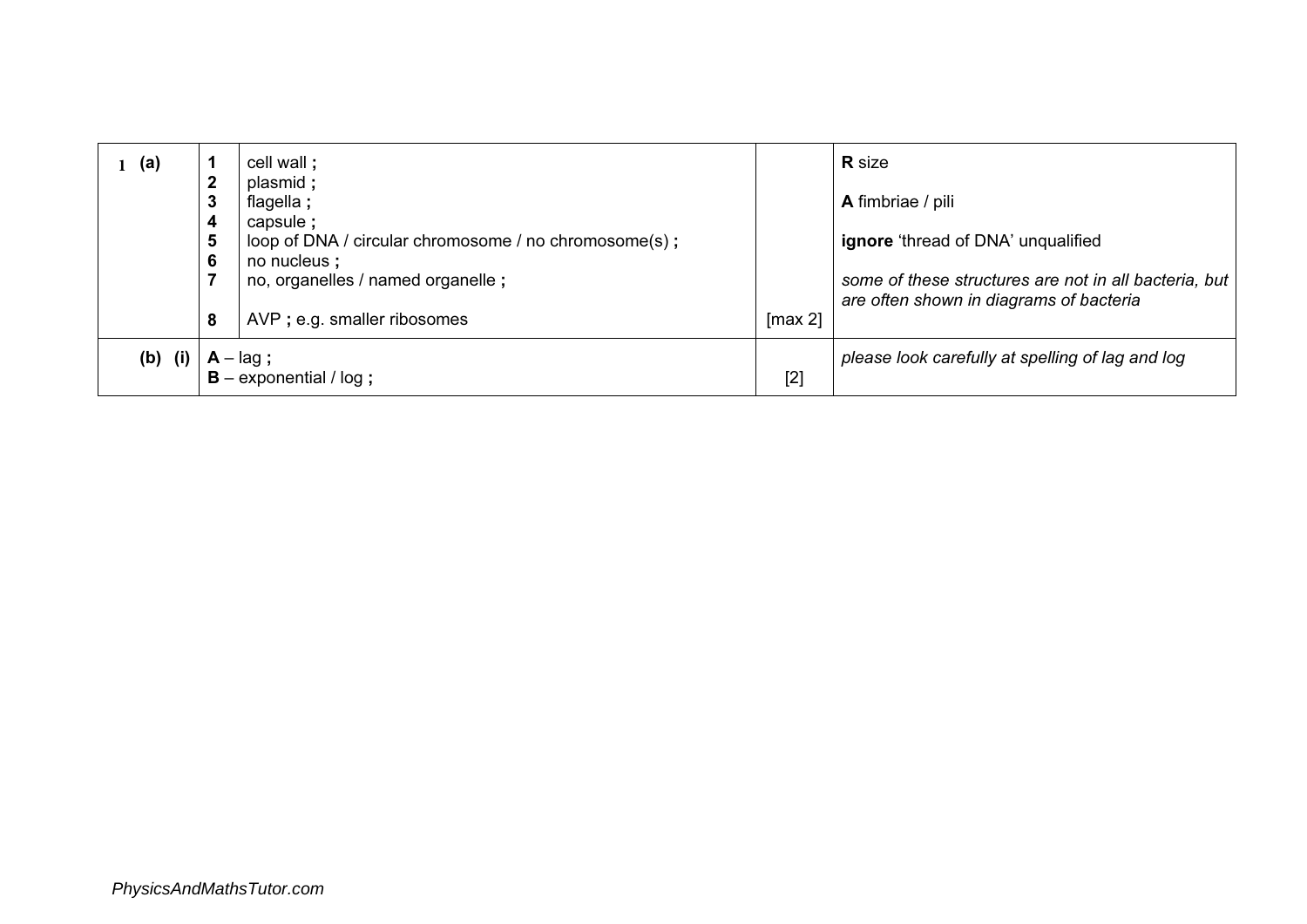|           | <b>Answer</b>                                                                                                 |                                                                                                                                                                                                                                                                                                                                                                                                                                                                           |                                                                                                                                                | <b>Marks</b>                                                                                                                                                                                                                                                                                                                                                                                                                                                                                    | <b>Guidance for Examiners</b>             |  |
|-----------|---------------------------------------------------------------------------------------------------------------|---------------------------------------------------------------------------------------------------------------------------------------------------------------------------------------------------------------------------------------------------------------------------------------------------------------------------------------------------------------------------------------------------------------------------------------------------------------------------|------------------------------------------------------------------------------------------------------------------------------------------------|-------------------------------------------------------------------------------------------------------------------------------------------------------------------------------------------------------------------------------------------------------------------------------------------------------------------------------------------------------------------------------------------------------------------------------------------------------------------------------------------------|-------------------------------------------|--|
| 1<br>(ii) | 1<br>$D - 'birth' = death;$                                                                                   |                                                                                                                                                                                                                                                                                                                                                                                                                                                                           |                                                                                                                                                |                                                                                                                                                                                                                                                                                                                                                                                                                                                                                                 | A rate of growth / reproduction for birth |  |
|           | $\mathbf{2}$                                                                                                  | $E -$ death > 'birth';                                                                                                                                                                                                                                                                                                                                                                                                                                                    |                                                                                                                                                |                                                                                                                                                                                                                                                                                                                                                                                                                                                                                                 |                                           |  |
|           | 3<br>$\overline{\mathbf{4}}$<br>5<br>6                                                                        | for either <b>D</b> or <b>E</b><br>less / no, food / nutrients;<br>less / no, oxygen;<br>accumulation of, wastes / toxins;<br>limiting factor(s) used in appropriate context;                                                                                                                                                                                                                                                                                             |                                                                                                                                                |                                                                                                                                                                                                                                                                                                                                                                                                                                                                                                 | A limit / limits in context               |  |
|           | $\overline{7}$                                                                                                | carrying capacity / described ;                                                                                                                                                                                                                                                                                                                                                                                                                                           |                                                                                                                                                |                                                                                                                                                                                                                                                                                                                                                                                                                                                                                                 |                                           |  |
| $(c)$ (i) | jointed, legs / limbs / appendages ;<br>exoskeleton;                                                          |                                                                                                                                                                                                                                                                                                                                                                                                                                                                           |                                                                                                                                                | [max 1]                                                                                                                                                                                                                                                                                                                                                                                                                                                                                         |                                           |  |
| (ii)      | either                                                                                                        |                                                                                                                                                                                                                                                                                                                                                                                                                                                                           |                                                                                                                                                |                                                                                                                                                                                                                                                                                                                                                                                                                                                                                                 |                                           |  |
|           | 1<br>$\overline{\mathbf{2}}$<br>$\mathbf{3}$<br>4<br>$\overline{\mathbf{5}}$<br>6<br>$\overline{7}$<br>8<br>9 | <i>idea that</i> bottom of sea, predators / prey, unable to see;<br>camouflage not needed (ref to, avoiding predators /<br>(therefore) no need to make pigment;<br>less energy needed (to make pigment);<br>mutation / change in gene or DNA;<br>so no pigment made (allow only if MP5 is given);<br>white crabs / albino crabs, survive and reproduce;<br>pass on their, gene(s) / allele(s) (for no pigment);<br>ref to (natural) selection in context; R if artificial | $\mathbf 1$<br>$\overline{\mathbf{2}}$<br>$\mathbf{3}$<br>$\overline{\mathbf{4}}$<br>$\sqrt{5}$<br>$6\phantom{1}6$<br>$\overline{7}$<br>8<br>9 | bottom of the sea is covered in white, sand / rock;<br>dark coloured crabs, are conspicuous / easily seen,<br>by predators / more likely to be predated;<br>no need to make pigment;<br>less energy needed (to make pigment);<br>mutation / change in gene / DNA;<br>so no pigment made (allow only if MP5 is given);<br>white crabs / albino crabs, survive and reproduce;<br>pass on their, gene(s) / allele(s) (for no pigment);<br>ref to (natural) selection in context; $R$ if artificial | $\lceil \max 4 \rceil$                    |  |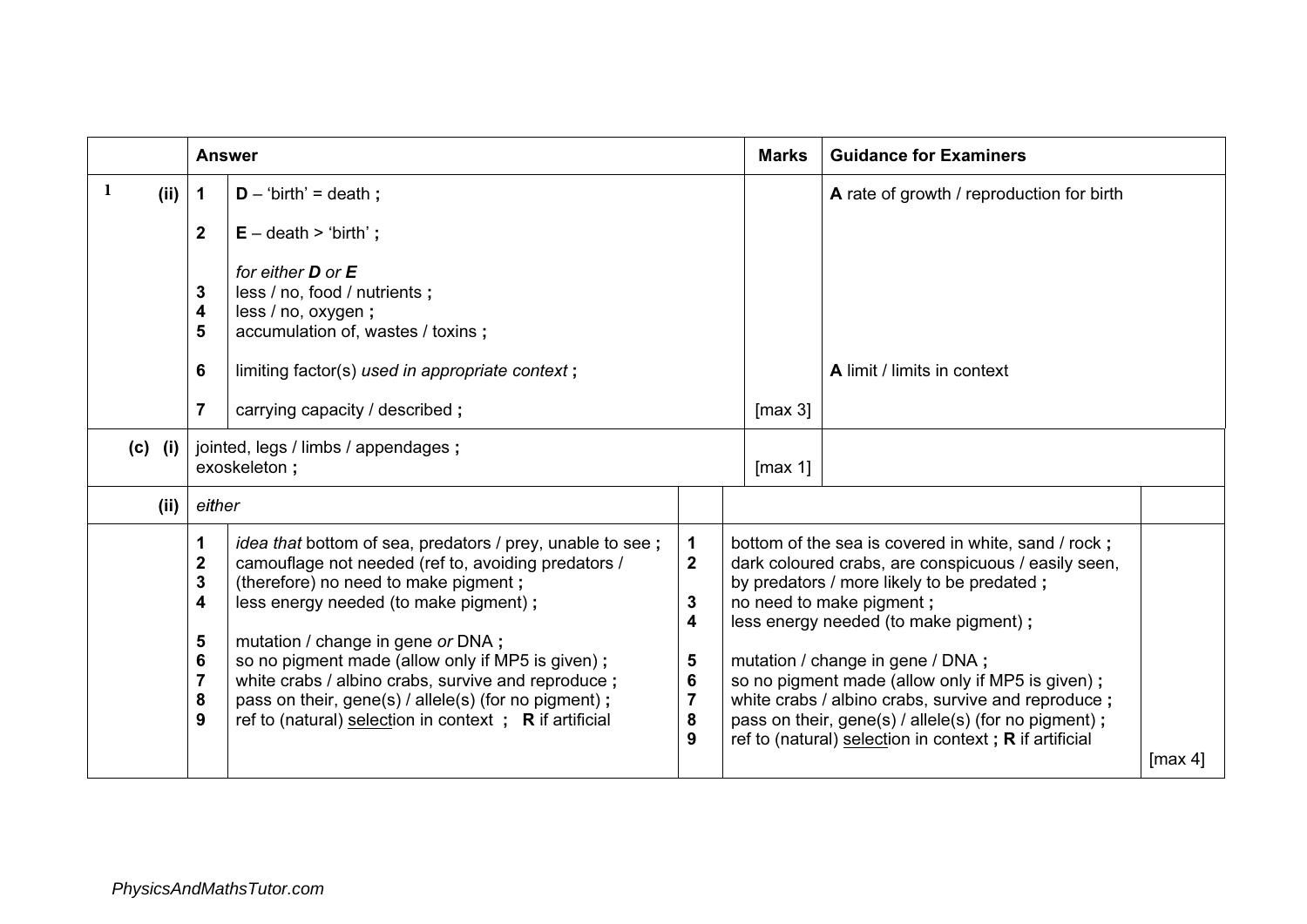| <b>Question</b>                                                                                 | Е<br>answers                                                                                                                                                                                                                                                                                                                                                                                                                        |         | <b>Additional Guidance</b>                                                                                                                                                                                                                                      |  |
|-------------------------------------------------------------------------------------------------|-------------------------------------------------------------------------------------------------------------------------------------------------------------------------------------------------------------------------------------------------------------------------------------------------------------------------------------------------------------------------------------------------------------------------------------|---------|-----------------------------------------------------------------------------------------------------------------------------------------------------------------------------------------------------------------------------------------------------------------|--|
| $(i)$ 1<br>(a<br>$\boldsymbol{2}$<br>$\mathbf 2$<br>$\overline{\mathbf{3}}$<br>4<br>5<br>6<br>7 | $kills$ , / destroys, (all) bacteria / microorganisms ; <b>A</b> viruses<br>to prevent<br>contamination / remove contaminants (of the milk / yoghurt);<br>competition with the two bacteria added;<br>disease / might be pathogens / any suitable e.g. (TB / food<br>poisoning);<br>production of toxins;<br>alteration of the, flavour / taste;<br>AVP;                                                                            |         | ignore 'remove' / 'gets rid of' / 'eliminates'<br>ignore 'harmful'<br>ignore impurities / make milk pure<br>kills harmful bacteria $=$ 1 mark<br>kills bacteria that cause disease $= 2$ marks<br>kills bacteria that might contaminate the milk<br>$= 2$ marks |  |
| $(ii)$ 1<br>$\mathbf{2}$<br>3<br>4<br>5<br>6<br>$\overline{7}$                                  | best / optimum / ideal, temperature ;<br>for bacterial, growth / division / reproduction;<br>A bacteria grow quickly<br>ref to enzymes; R if enzymes are denatured at 45 $^{\circ}$ C<br>ref to, kinetic energy / collisions;<br>produce most lactic acid in the shortest time;<br>A 'lactic acid production takes too long at lower temperatures'<br>ref to cost;<br>bacteria killed / enzymes denatured, at higher temperatures / | [max 2] | R 'speeds up the reaction' unqualified<br>A enzymes are not denatured / bacteria are<br>not killed, at this temperature                                                                                                                                         |  |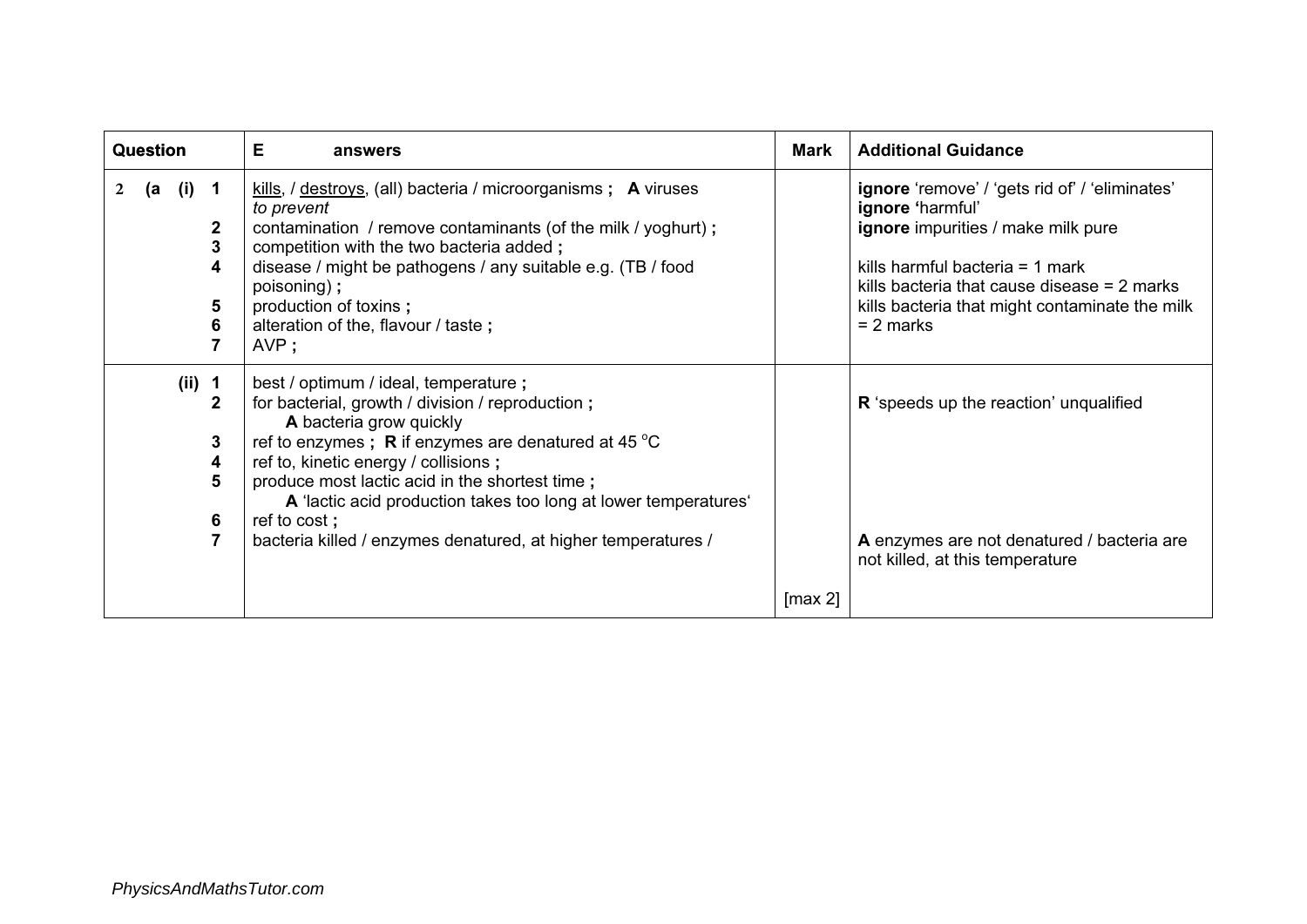| <b>Question</b>                                                                         | Е<br>answers                                                                                                                                                                                                                                                                                                                                                                                                                                                                                                                                                                                                                                                   | Mark                   | <b>Additional Guidance</b>                                                                                                              |
|-----------------------------------------------------------------------------------------|----------------------------------------------------------------------------------------------------------------------------------------------------------------------------------------------------------------------------------------------------------------------------------------------------------------------------------------------------------------------------------------------------------------------------------------------------------------------------------------------------------------------------------------------------------------------------------------------------------------------------------------------------------------|------------------------|-----------------------------------------------------------------------------------------------------------------------------------------|
| $(iii)$ 1<br>$\mathbf{2}$<br>2<br>3<br>4<br>5<br>6<br>$\overline{\mathbf{7}}$<br>8<br>9 | lag phase / numbers increase slowly / low rate of growth;<br>ignore 'numbers stay the same'<br>(while) bacteria, make proteins / increase in size;<br>log phase / exponential phase / numbers increase quickly;<br>A rapid rate of growth / bacteria divide faster than die<br>plenty of, food / nutrients / oxygen; ignore raw materials<br>stationary phase / numbers stay constant;<br>A 'birth' rate = death rate<br>death phase / increase in death rate / decrease in numbers / bacteria be<br>(because of) lack of, food/nutrients/oxygen or decrease in pH / accumu<br>ref to limiting factors;<br>AVP ; e.g. Lactobacillus bulgaricus increases first | [max 5]                | accept (cell) division / (binary) fission /<br>reproduction for growth for MP1 and MP3<br>MP4 A 'availability of food / AW'             |
| (iv) 1<br>$\mathbf{2}$<br>3<br>4<br>5<br>6<br>$\overline{7}$                            | need different bacteria to, carry out different processes / produce<br><i>idea that</i> each bacterium needs something produced by the other;<br>Streptococcus (thermophilus) does not make lactic acid;<br>Lactobacillus (bulgaricus) needs formic acid produced by<br>each stage requires a different (specific) enzyme;<br>A enzymes work on different substrates<br><i>idea that</i> each bacterium cannot make all the enzymes needed;<br>AVP;                                                                                                                                                                                                            |                        | A both needed to make lactic acid<br>A 'work differently'<br>If MP4 awarded then also award MP2<br>A S. thermophilus<br>A L. bulgaricus |
|                                                                                         |                                                                                                                                                                                                                                                                                                                                                                                                                                                                                                                                                                                                                                                                | $\lceil \max 2 \rceil$ |                                                                                                                                         |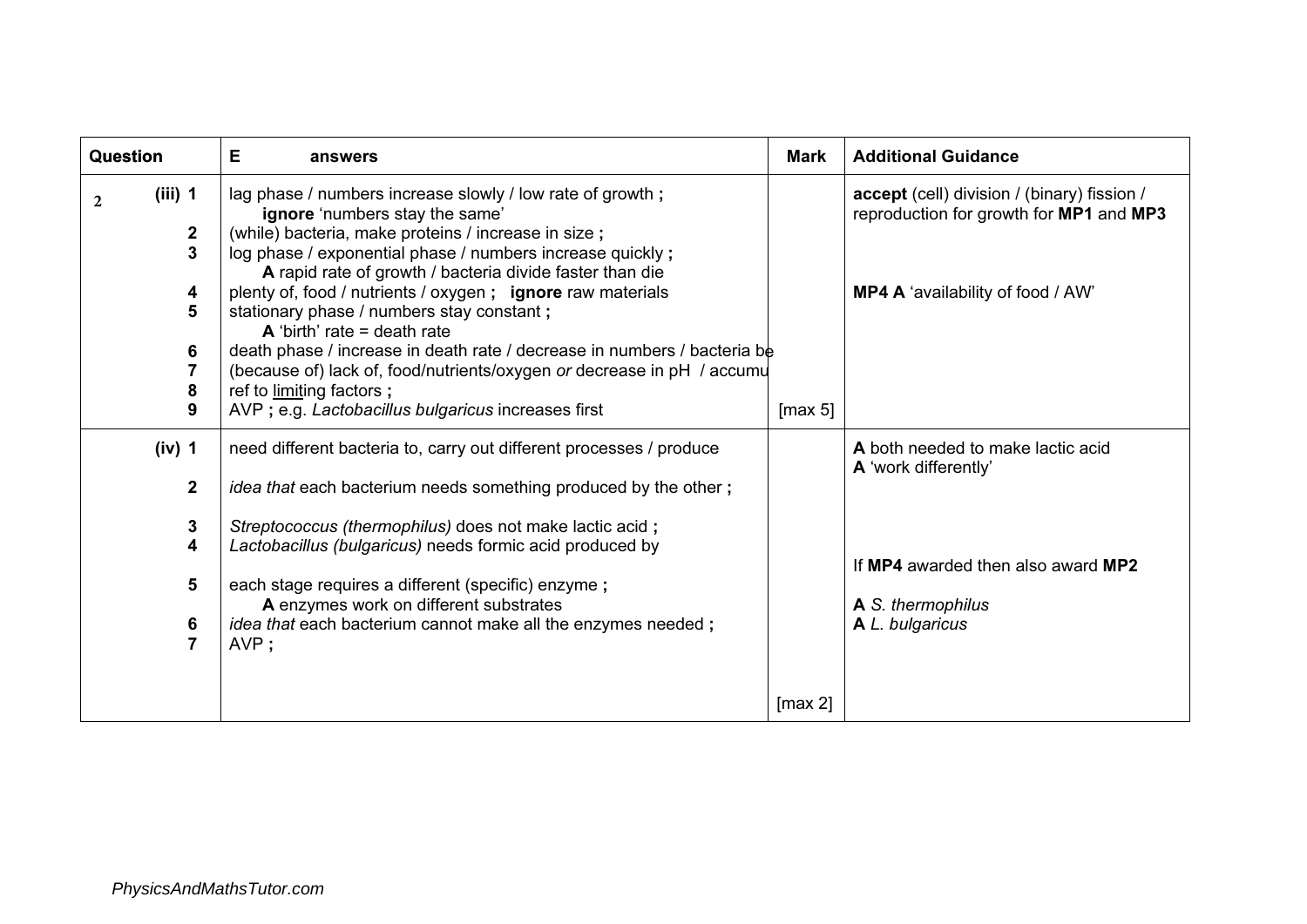| Question              | Е<br>answers                                                                                                                                                        |         | <b>Additional Guidance</b>                                                                         |                                                                                                                                                                                             |
|-----------------------|---------------------------------------------------------------------------------------------------------------------------------------------------------------------|---------|----------------------------------------------------------------------------------------------------|---------------------------------------------------------------------------------------------------------------------------------------------------------------------------------------------|
| (b)<br>$\overline{2}$ | preservative / acidity regulator / pH regulator ;<br>antioxidant;<br>colouring / food dye;<br>flavouring;<br>emulsifier;<br>sweetener;<br>thickener;<br>stabiliser; | [max 3] | ignore<br>names and/or $(E)$<br>numbers of additives<br>e.g. MSG, tartrazin<br>sunset yellow, etc. | Reject<br>fruit<br>chocolate<br>nutrients<br>any named<br>nutrient, e.g.<br>food starch /<br>corn starch<br>(named)<br>vitamin(s)<br>(named)<br>mineral(s)<br>salt<br>calcium<br>supplement |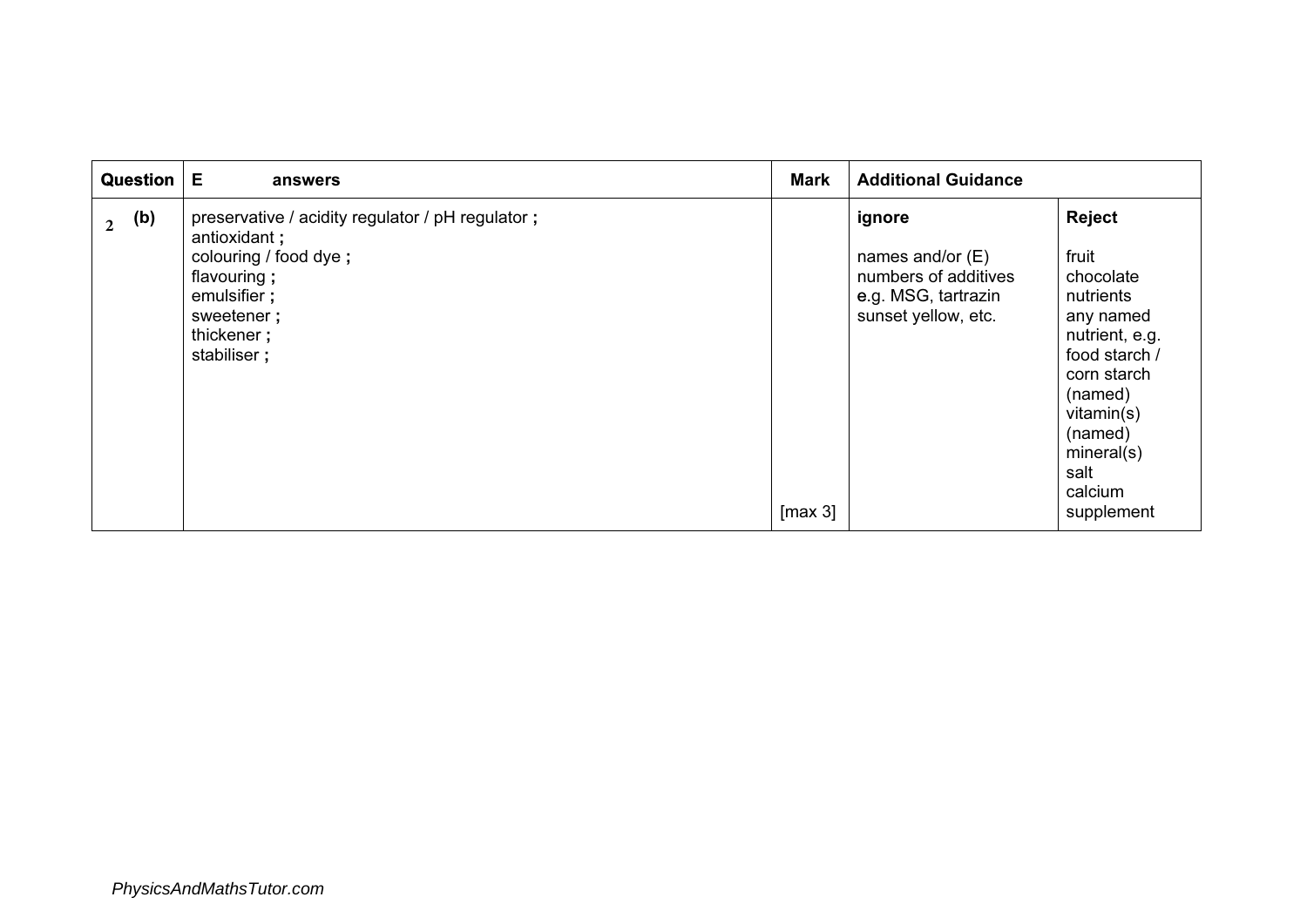| 3<br>(a) | pinna / external ear;<br>fur;<br>mammary glands / secretes milk ;<br>sweat glands;<br>endothermic / homoeothermic / AW; A - warm blooded<br>different types of teeth;<br>3 middle ear bones;                                                                                                                                                                                                                                                                                          |             |
|----------|---------------------------------------------------------------------------------------------------------------------------------------------------------------------------------------------------------------------------------------------------------------------------------------------------------------------------------------------------------------------------------------------------------------------------------------------------------------------------------------|-------------|
| (b)      | MP1<br>redirects blood away from skin to (internal / vital) organs;<br>MP <sub>2</sub><br>vasoconstriction;<br>MP3<br>fat under the skin;<br>MP4<br>fur / hair;<br>MP <sub>5</sub><br>traps air;<br>MP6<br>fat / air, poor conductors of heat / insulators;<br>MP7<br>reduces heat loss;<br>MP8<br>by, conduction / convection;<br>generate heat, by metabolism / shivering ; $A$ – endothermic<br>MP <sub>9</sub><br><b>MP10</b><br>small surface area to volume ratio / large size; | [max 5]     |
| (c)      | group of organisms of one species;                                                                                                                                                                                                                                                                                                                                                                                                                                                    |             |
|          | live in the same place, at the same time / together;                                                                                                                                                                                                                                                                                                                                                                                                                                  | $[2]$       |
| (d)      | different species have different, genes / DNA;                                                                                                                                                                                                                                                                                                                                                                                                                                        | $[1]$       |
| (e)      | any two suitable suggestions, e.g.                                                                                                                                                                                                                                                                                                                                                                                                                                                    |             |
|          | maintaining, genetic diversity;<br>important in food web;<br>possible medical application / useful genes;                                                                                                                                                                                                                                                                                                                                                                             | [max 2]     |
|          |                                                                                                                                                                                                                                                                                                                                                                                                                                                                                       | [Total: 13] |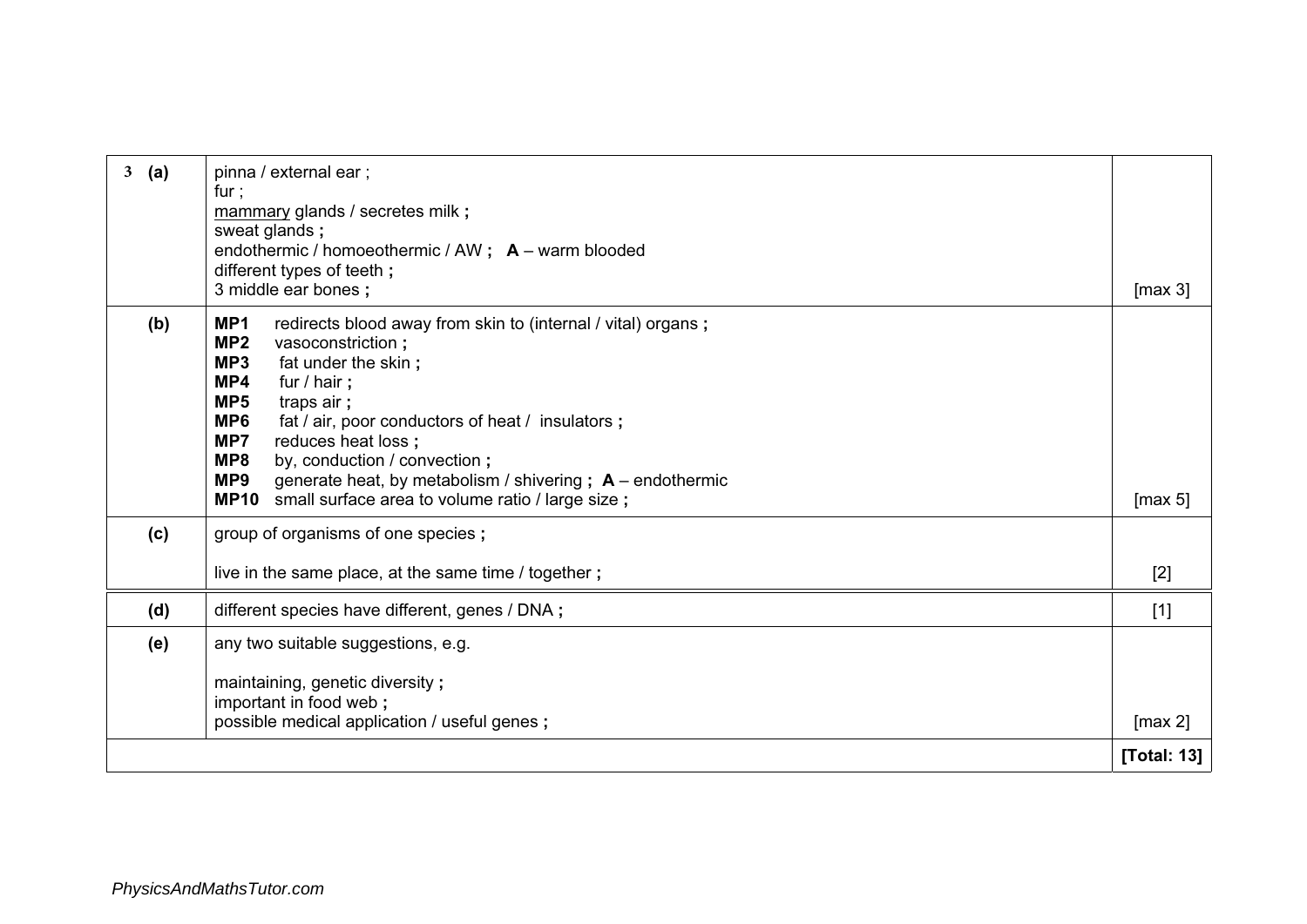| Question                                                                               | Е<br><b>Answers</b>                                                                                                                                                                                                                                                                                                                                                    |                                                                                                                                                                                                                                                                            |                                                           | <b>Marks</b> | <b>Additional Guidance</b>                                                               |
|----------------------------------------------------------------------------------------|------------------------------------------------------------------------------------------------------------------------------------------------------------------------------------------------------------------------------------------------------------------------------------------------------------------------------------------------------------------------|----------------------------------------------------------------------------------------------------------------------------------------------------------------------------------------------------------------------------------------------------------------------------|-----------------------------------------------------------|--------------|------------------------------------------------------------------------------------------|
| $4 \quad (a)$                                                                          | jointed / articulated, legs;<br>exoskeleton / described ;                                                                                                                                                                                                                                                                                                              |                                                                                                                                                                                                                                                                            |                                                           |              | <b>R</b> antennae / wings<br><b>R</b> many legs<br><b>R</b> segmentation body<br>[max 2] |
| (b)                                                                                    | $6/7$ RIGHT = 4<br>$5$ RIGHT = 3<br>$3/4$ RIGHT = 2<br>$1/2$ RIGHT = 1<br>$0$ RIGHT = $0$                                                                                                                                                                                                                                                                              | go to 2<br>go to 7<br>Schistocerca gregaria<br>go to 3<br>go to 4<br>Drosophila melanogaster<br>go to 5<br>go to 6<br>Ephestia cautella<br>Batrachedra amydraula<br>Rhynchophorus ferrugineus<br>Oryctes agamemnon<br>Microcerotermes diversus<br>Oligonychus afrasiaticus | $\mathbf{A}$<br>B<br>G<br>Е<br>F<br>D<br>$\mathbf c$<br>H | $[4]$        |                                                                                          |
| (c)<br>1<br>$\mathbf 2$<br>$\mathbf{3}$<br>4<br>5<br>$6\phantom{1}6$<br>$\overline{7}$ | kills, harmless / other / non-pest, insects / animals / fish;<br>ref to, predators / parasites, of pests;<br>idea that pesticides are concentrated in food chains;<br>any effect on animals higher up food chain; e.g. extinction<br>any further detail, e.g. kills birds of prey / egg shell thinning;<br>pollutes / poisons, streams / rivers / lakes / sea;<br>AVP; |                                                                                                                                                                                                                                                                            |                                                           | [max 4]      | MP5 A any consequence for food<br>chain/web/ecosystem                                    |